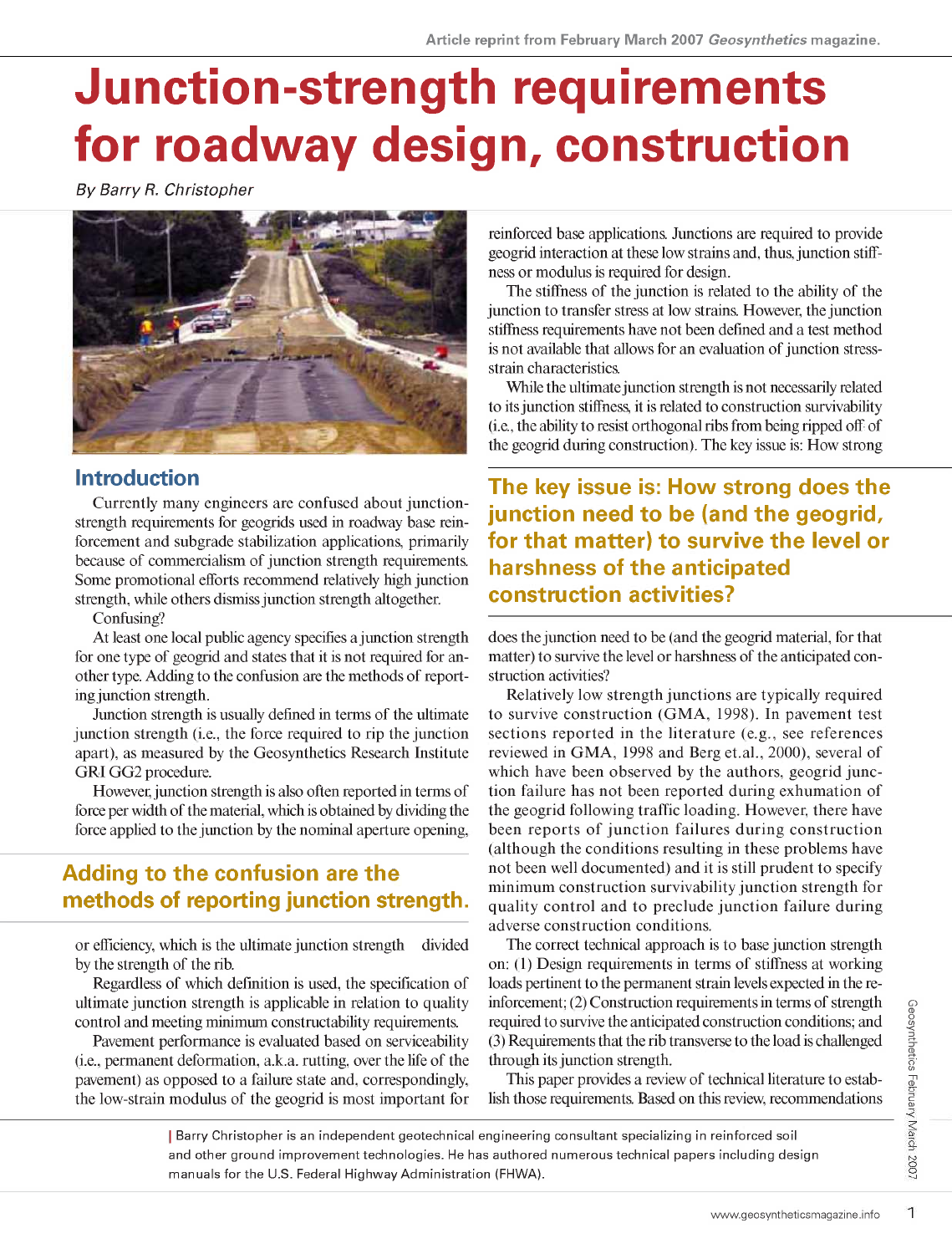## **Requirements**

are provided to establish sound and reliable minimum requirements based on field trials and research, as outlined in the paper.

#### **Junction strength for construction**

Junction strength for roadway construction is essentially the minimum strength required to maintain the integrity of the geogrid during shipment and placement. During roadway construction operations, the geogrid experiences relatively high levels of localized load as aggregate material is placed, spread, and compacted on top of the reinforcement.

During placement, the aggregate pushes down on the geogrid (providing confinement) and out (developing interlock, which is key to its performance). Provided proper construction techniques are used, some level of aggregate cover will be maintained on the geogrid dur-

ing construction, meaning the junctions of the geogrid are under a State of confinement due to the aggregate.

For construction, the junction strength specification is typically and appropriately based on the standard junction strength quality control test, Geosynthetics Research Institute GRI GG2. For example, the American Association of State and Transportation Officials (AASHTO) references this test in AASHTO 4E-SR "Standard of Practice Guidelines for Base Reinforcement."

The GRI-GG2 test procedura involves gripping the cross member of a geogrid rib on both sides of the jimction with a clamping device and gripping the other end of the geogrid rib (i.e., in the principal loading direction) with another clamp. Load is applied to the two clamps until rupture of the jimction occurs. Depending on how the gap between the clamps (i.e., over the jimction) is machined, the jimction may experience a restricted to small amount of out-of-plane rotation and peeling during loading.

Grab tests involving peeling of the junction (either by machine or hand) should not be performed, as these tests allow for unrestricted out-of-plane rota-

tion without any constraint of the junction and, thus, do not represent conditions seen in the field. Recommended values for construction survivability based on performing tests using GRI-GG2 are reported in the literature. Based on a literature review of 19 geogrid studies involving installation survivability, the Geosynthetic Materials Association (GMA) recommends a minimum junction value



of only 35N (8 lbs.) for construction, as obtained from the GRI-GG2 test (GMA White Paper 1).

Conversation with several state agencies indicated that they have increased this value to 1 ION (25 lbs.), based on their mum value (similar to construction requirements for geotextiles) should be established to assure that junctions are not ripped off during construction and for quality control.

A conservative value should be developed by the industry that will allow products to be used in any application without concern. On projects where construction is not anticipated to be

> severe, or on projects where field trials and monitoring can be performed, leeway should be given to using products with lower junction strengths, as is currently done for geotextiles in AASHTO M288-05 ( AASHTO, 2005).

> The junction integrity can, and should, be evaluated through installation damage assessment tests, using the procedure in ASTM D 5818 "Standard Practice for Obtaining Samples of Geosynthetics from a Test Section for Assessment of Installation Damage" and performed by an independent laboratory

(as routinely performed for other geosynthetic reinforcement applications). Installation damage assessment tests are field trials conducted with simulated field conditions (e.g., granulär base materials placed over the geogrid

**... it would appear that an unbiased,minimum value should be established to assure that junctions are not ripped off during construction and for quality control.** 

own experience with construction that was more aggressive than anticipated. Other state and local agencies have specified even higher values, on the order of 270N (60 lbs.) or more, based on specific products and reportedly due to jimction Problems with other products (albeit, with anecdotal background and no reported conditions, e.g., aggregate type, truck loading, lift thickness, subgrade strength, etc., that resulted in these problems).

Considering the number of agencies specifying a junction-strength requirement and the order of magnitude range of requirements specified, it would appear that an unbiased, miniand trafficked by placement and compaction equipment).

A concise sampling and testing regime is used to obtain reduction factors for design properties of interest (e.g., design strength and, in this case, junction strength and integrity). Both strength reduction factors and any jimction failures that occur during the test should be reported, such that the design engineer can assess the suitability of the geogrid for the specific application conditions.

An alternative to relying on tests is to have the contractor construct a "test päd" to demonstrate that the placement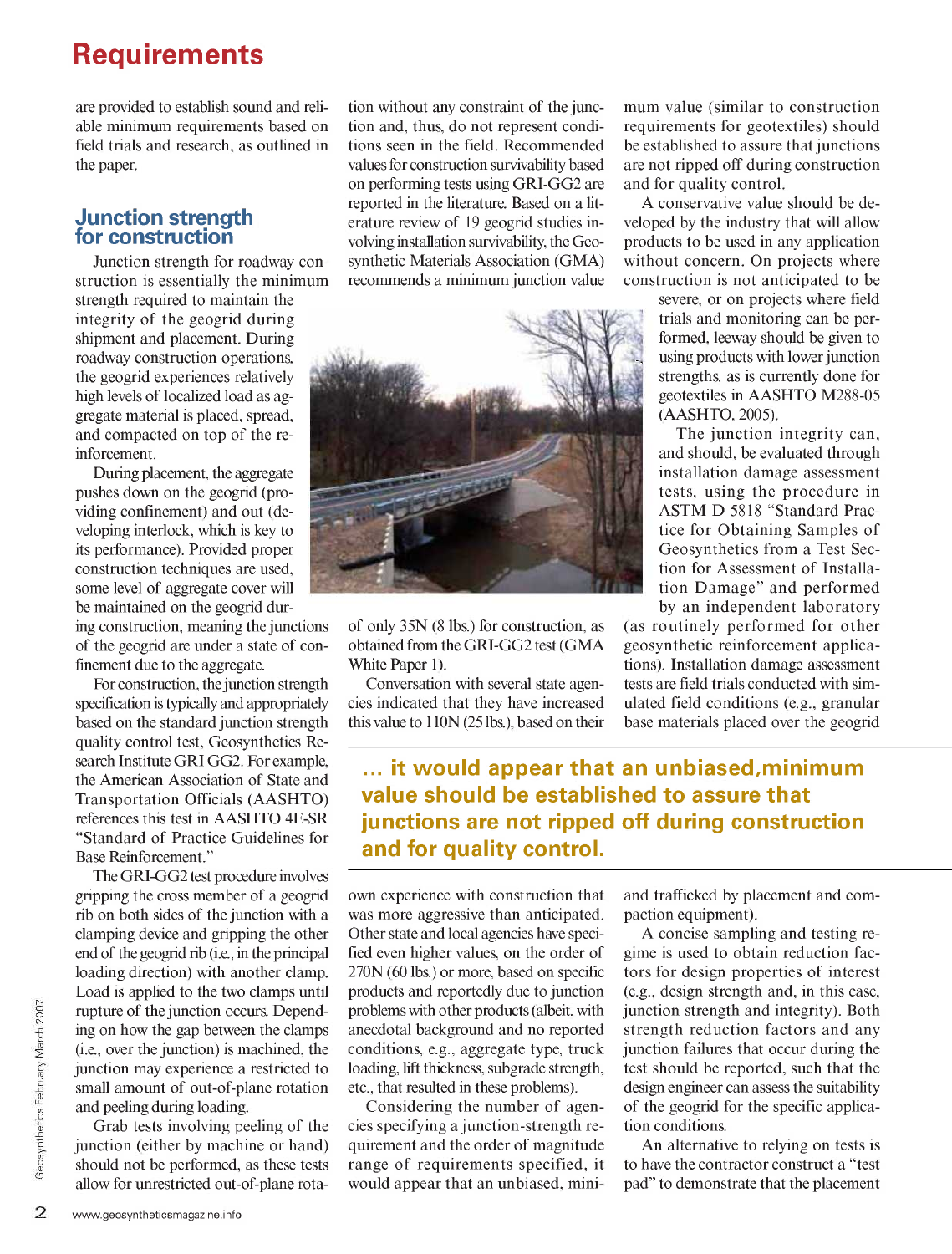technique does not damage the geosynthetics as recommended by the FHWA Geosynthetic Design and Construction Guidelines (Holtz et. al., 1998).

#### **Junction strength design requirements**

Junction requirements for actual performance of the geogrid in roadways

result in dynamic strains, which accumulate and thus result in a permanent strain in the geogrid with increasing traffic levels. are currently under evaluation by a number of researchers, and, as of today, Standard requirements have not been clearly established (other than through product specific empirical based designs). During the operational life of the roadway, the geogrid experiences relatively small levels of dynamic load from traffic. These loads

The accumulated in-service tensile strain in the geogrid has been measured in laboratory and fiül-scale model studies at a maximum of approximately 2% (Berg et.al., 2000), and is consistent with field measurements in roads. The strength of the reinforcement at 2% strain (i.e., the 2% secant modulus) is also often specified as a design strength value for the geogrid (Berg et.al., 2000 and

AASHTO 4E). Therefore, Kupec et. al. (2004) argued that the strength at 2% strain should also be the basis for the junction strength.

Considering that the soil interaction with the junction results in the stress in the geogrid, this would appear to be a logical argument. But a standardized test to evaluate the junction modulus does not exist. The current junction-strength test (GRI GG2) does not provide a method to evaluate the stress-strain characteristics of a junction.

In addition, the conventional test does not provide confmement on the junction and, to the contrary, allows the junction to rotate and thus sets up a peeling type failure in biplanar products (e.g., woven and welded geogrids). In the application, the roadway layers (aggregate and asphalt concrete) above the geogrid provide a level of confmement to the geogrid junc-

tions as these loads are applied and the failure is more of a shear mode.

Kupec et.al. (2004) modified the existing GRI GG2 test with a special set of clamps that did not allow rotation of the junction and compared the strength obtained at the failure of the junction to the strength at the 2% strain value in the geogrid. However, it could be argued



that the junction strength value should be based on junction strength required to achieve a 2% strain in the geogrid.

Indeed, if the jimction must transfer the load to the geogrid, the junction strength at 2% strain may also be an appropriate value for design. This assumes that the junction is more flexible than the geogrid and, thus, eliminates the influence that the junction itself has on the strain in the geosynthetic. Therefore, the influence of the jimction on the geogrid modulus should also be evaluated.

Optimally, a test should measure the strain in the junction and the rib, to obtain a 2% strain value resulting from both deformation of the junction and strain in the rib to which the stress is being transferred. Rotational stiffness is often quoted as a method to demonstrate the stiffness of the junction. While in-plane stiffness may be important, the

## **Requirements**

test method does not provide a direct junction strength or modulus value.

A test is required that will evaluate the stress that can be transferred by the junction to the ribs in the geogrid at a design strain value (e.g., 2%). The test should simulate field conditions and either minimize out-of-plane rotation or even evaluate direct shear of the junction. To mod-

> ify the existing junction strength tests or develop a new test, the insoil performance of the junctions should be evaluated for direct comparison or even be directly used for the design value if correlations with a simple lab index test cannot be established.

> A pullout test has been suggested as a method to simulate the ultimate shear that develops when a wheel pulls on the restraining geogrid (located adjacent to the wheel, Perkins et.al., 2004). By using the modified pullout procedura recommended by Perkins et.al.(2004) for pavement applications and instrument the geogrid to evaluate the characteristics of the junction, this method could be used to determine the in-soil response of the junction to in-plane loading and provide the basis for comparison with simplified lab tests. This procedure is currently under evaluation by ASTM Committee D35.

#### **Recommendations**

In the interim, the following approach is recommended:

1. Use a conservative minimum junction strength that should be established industry-wide through data from full-scale installation damage tests in accordance with ASTM D 5818 and documenting the integrity of junctions. For soft-soil applications, a minimum of 150mm (6 in.) of cover aggregate shall be placed over the geogrid and a loaded dump truck used to traverse the section a minimum number of passes to achieve 100mm (4 in.) of rutting. A photographic record of the geogrid after exhumation shall be provided, which clearly shows that junctions have not been displaced or otherwise damaged during the installation process. This information will allow the

З